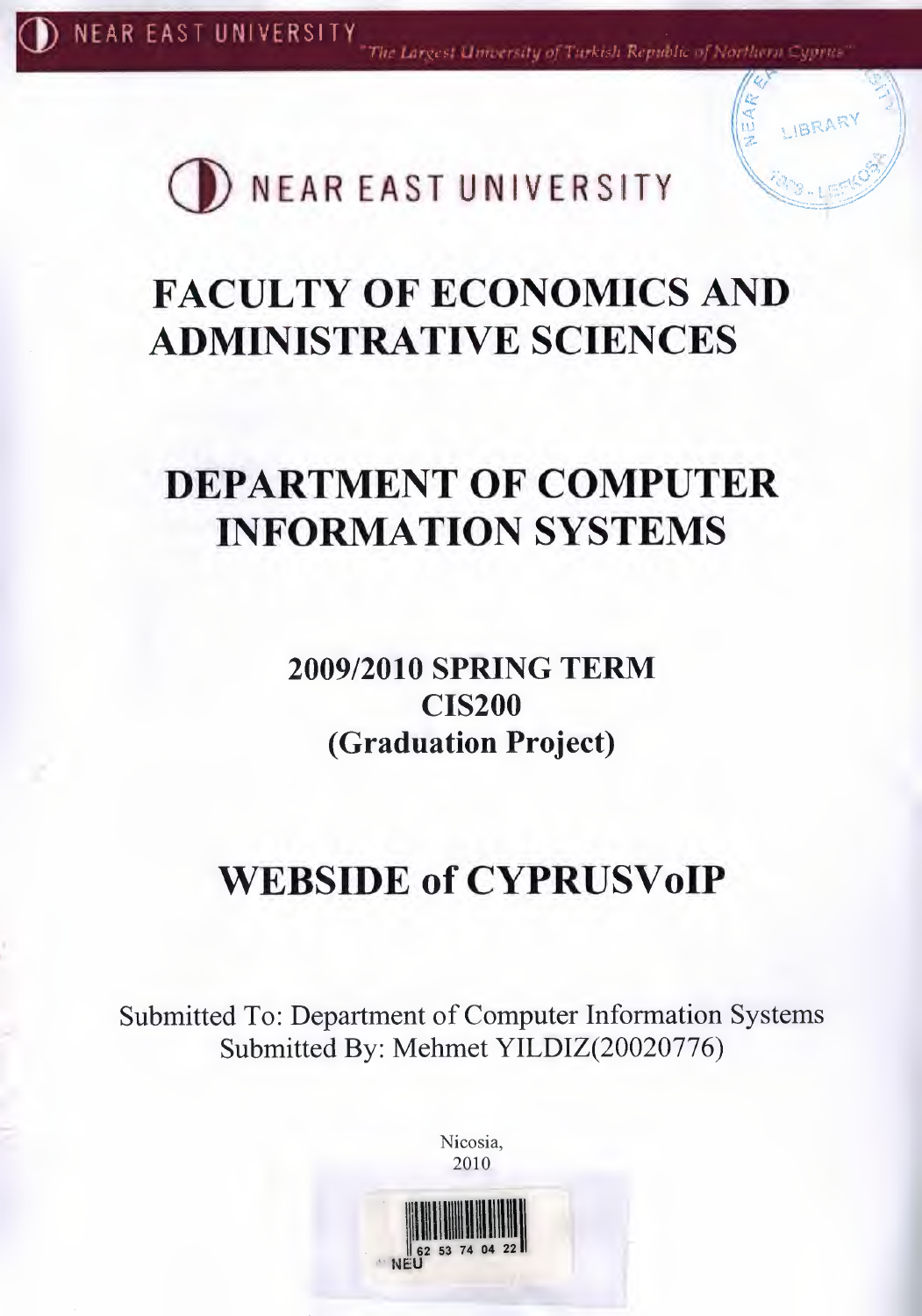

# **CONTENTS**

PAGE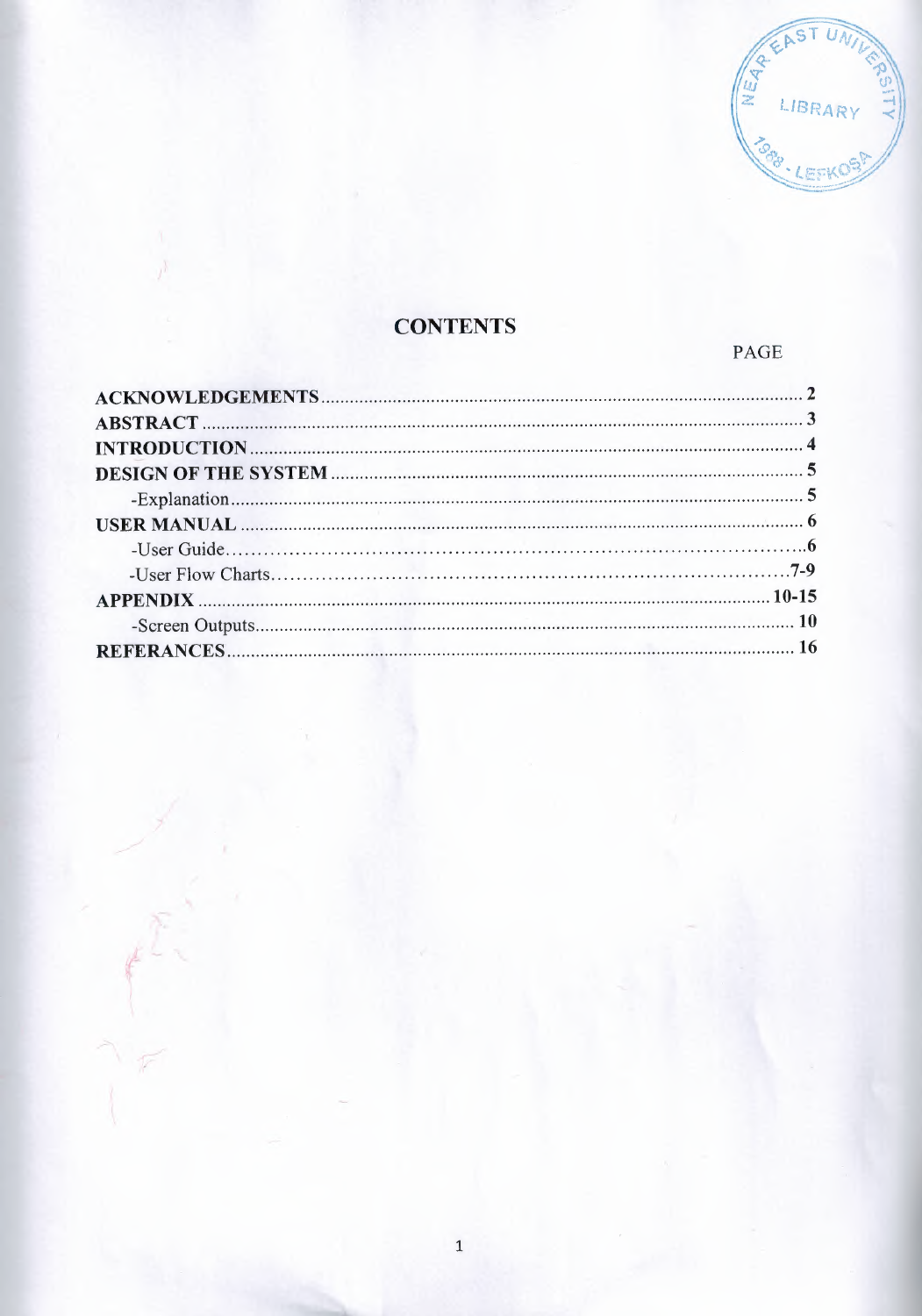#### **ACKNOWLEDGEMENTS**

This shows all the necessary support and assistance throughout the study because of the teacher very best wishes to thank Prof.Dr.Yalçın AKÇALI and Miss. Assist. Prof. Dr. Nadire ÇAVUŞ.

Moreover, all the training that guides me through my life, with the support, most importantly, the awareness of the importance of education and work discipline to me winning, like to thank my family is always by my side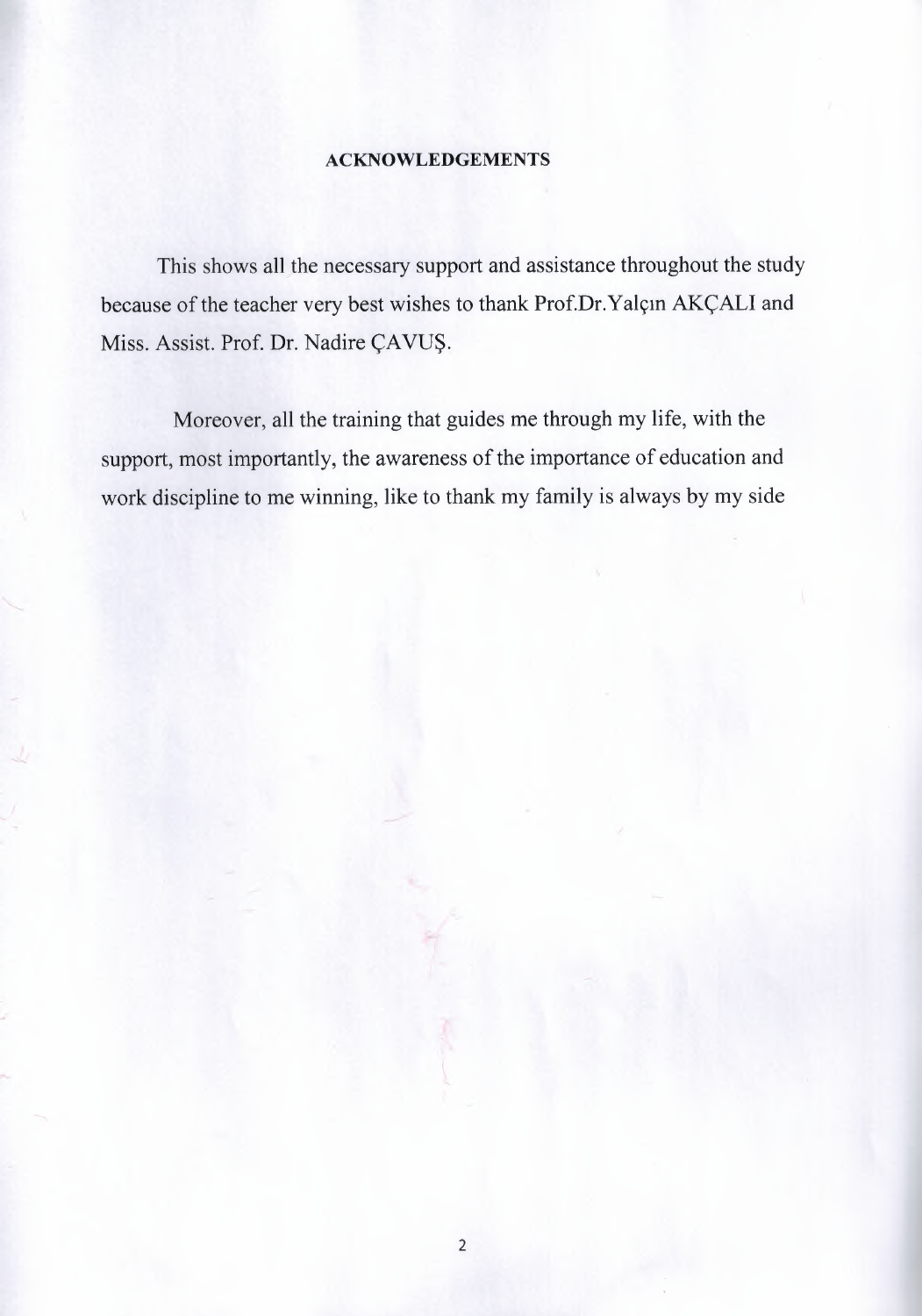#### **ABSTRACT**

Sharing of information and activities focused on 04/06/1997 CyprusVoIP starting in kyrenia, where the industry is not only our country, in every respect will be shown an example an organization has came a long way to be. All of the founding core team has a history of technical-based technology with a follower of Information Industry, the developer, the practitioner has maintained the position until today. Qualification certificate of the service area in 1998, the TSE, ISO 9001:2000 Ouality Management System Certificate in 2002, the company all the products, services and solutions that have proven high quality.

Administration flexible, reliable, available, make your life easier, IT products, solutions and services operating in the show. Subjects main business;

Network Technologies

Contact Technologies

Information Security Technologies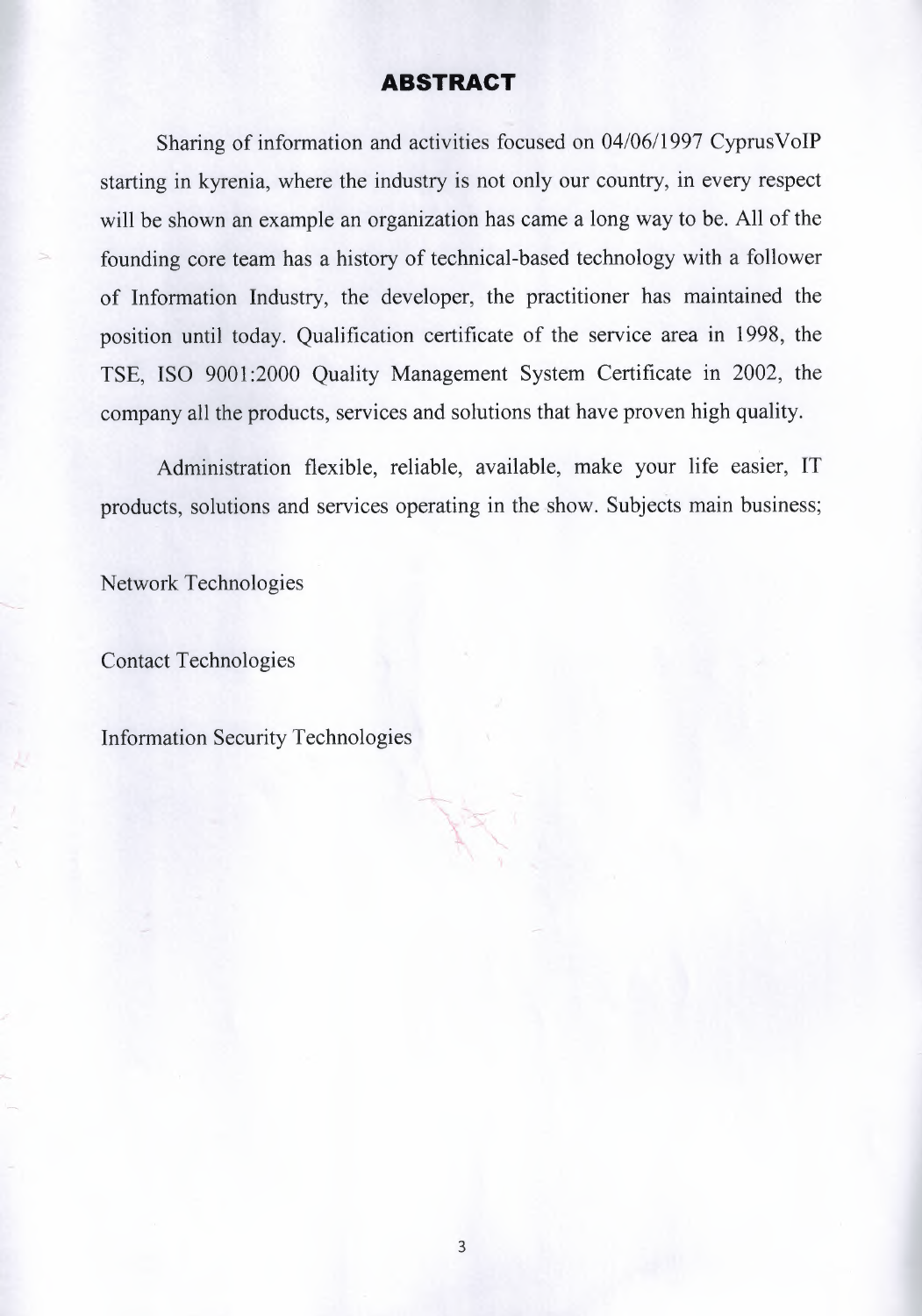### **INTRODUCTION**

Voice over Internet Protocol (Voice over IP, VoIP) is a general term for  $a \circ$ *<u>Are You ()</u>* family of methodologies, communication protocols, and transmission technologies for delivery of voice communications and multimedia sessions over Internet Protocol (IP) networks, such as the Internet. Other terms frequently encountered and often used synonymously with VoIP are IP telephony, Internet telephony, voice over broadband (VoBB), broadband telephony, and broadband phone.

*)"9 ~* 

LIBRARY

Internet telephony refers to communications services  $-$  voice, facsimile, and/or voice-messaging applications  $-$  that are transported via the Internet, rather than the public switched telephone network (PSTN). The steps involved in originating an VoIP telephone call are signaling and media channel setup, digitization of the analog voice signal, optionally compression, packetization, and transmission as Internet Protocol (IP) packets over a packet-switched network. On the receiving side similar steps reproduce the original voice stream.<sup>[1]</sup>

VoIP systems employ session control protocols to control the set-up and tear-down of calls as well as audio codecs which encode speech allowing ~ ~ transmission over an IP network as digital audio via an audio-stream. Codec use is varied between different implementations of VoIP (and often a range of codecs are used); some implementations rely on narrowband and compressed speech, while others support high fidelity stereo codecs.

4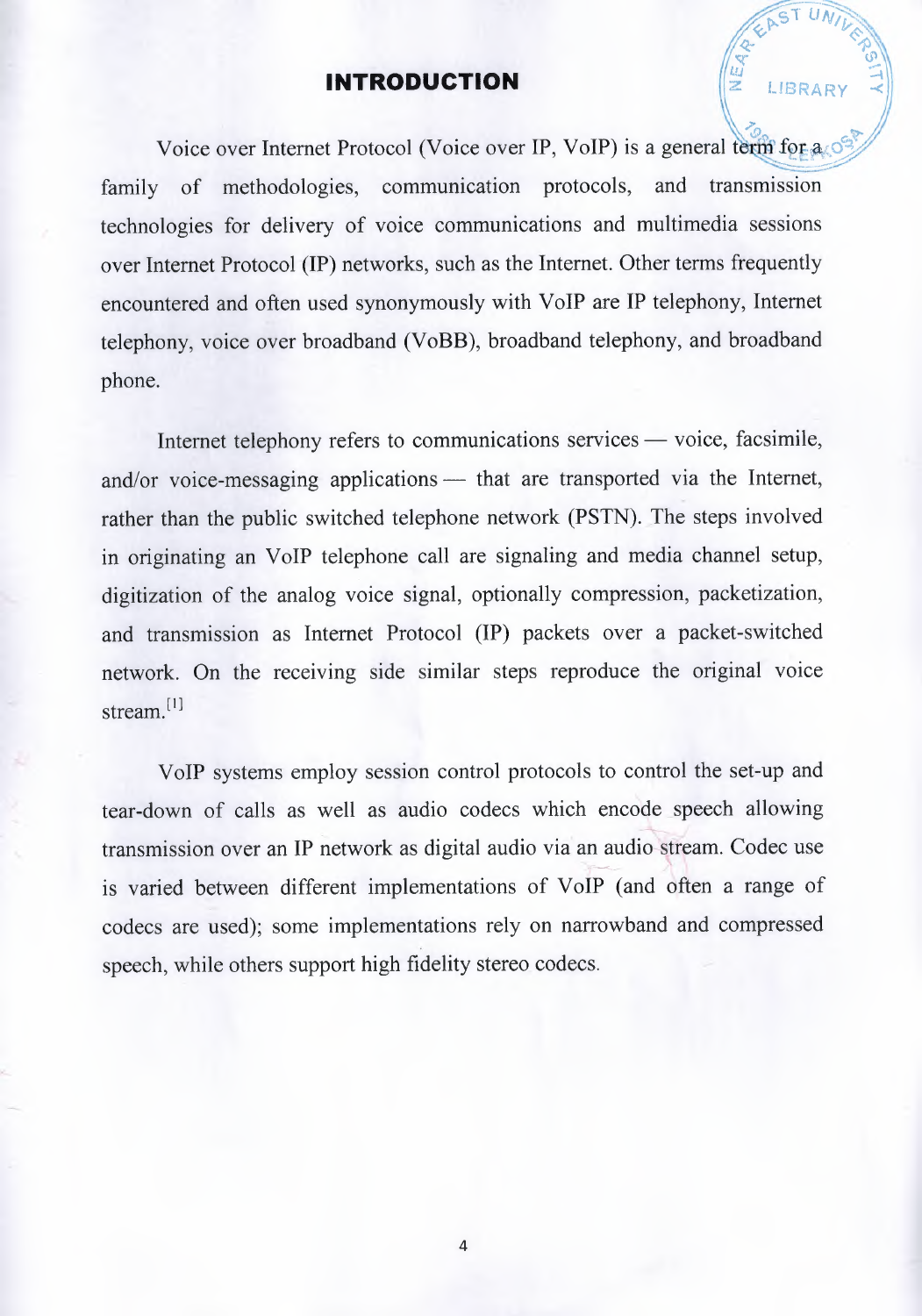### EXPLANATION

Min. system Processor: Pentium 4 Processor speed : 933ghz Processor bus speed : 533mhz **Memory capacity : 1gb** Memory type : ddr2 Operating System : Windows XP

Max. system Processor: Intel atom Processor speed : 1.66ghz Processor bus speed : 667mhz Memory capacity : 2gb Memory type : ddr2 Operating System : Windows 7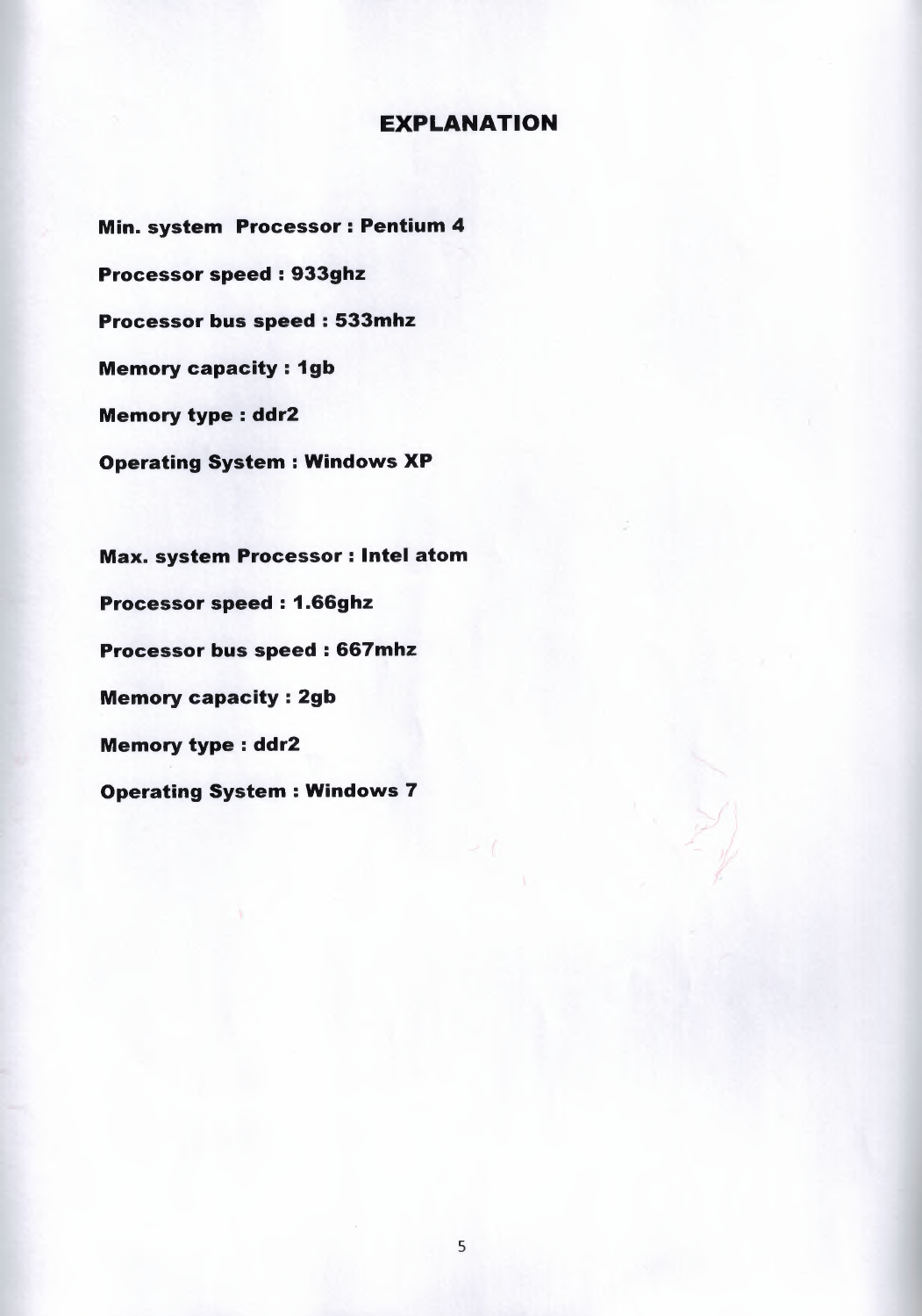### **USER GUIDELINES**

This project is about the CyprusVoIP INC. Firstly you must open the web page from 'C' Disk after that you should open the proje file when u click on index.htm u will see the main page of the website.

This main page has too many links. These are ANASAYFA, HIZMETLER,VOIPNEDIR,HAKKIMIZDA,ILETISIM,GSM,TELECOM,BTK,MSN,4G,CEBIT, WIMAX,FLOWPLA YERDARK.

• ANASAYFA:

When we click the anasayfa we will return to the main page we can see the figure 1.

- HIZMETLER:
	- When we click the hizmetler we will return to the hizmetler page we can see the figure2.
- VOiP NEDIR:

When we click the voip nedir we will return to the voip nedir page we can see the figure3.

,• HAKKIMIZDA:

When we click the hakkimizda we will return to the hakkimizda page we can see the figure4.

• ILETISIM:

When we click the iletisim we will return to the iletisim page we can see the figure5.

 $\bullet$   $4G:$ 

When we click the 4g we will return to the 4g page we can see the figure6.

MSN:

When we click the msn we will return to the msn page we can see the figure7.

• CEBIT;

When we click the cebit we will return to the cebit page we can see the figure8.

• WIMAX:

When we click the wimax we will return to the wimax page we can see the figure9.

• GSM:

When we click the gsm we will return to the gsm page we can see the figure10.

 $\bullet$   $\cdot$  BTK:

When we click the btk we will return to the btk page we can see the figure 11.

• TELECOM:

 $\mathcal{A}$  is  $\mathcal{A}$ 

When we can know 40 see with a particular live

When we click the means we want as the

When the calculation is controlled to the second second to the second second to the second second second second second second second second second second second second second second second second second second second secon

What are the most pro-

When we click the telecom we will return to the telecom page we can see the figure 12.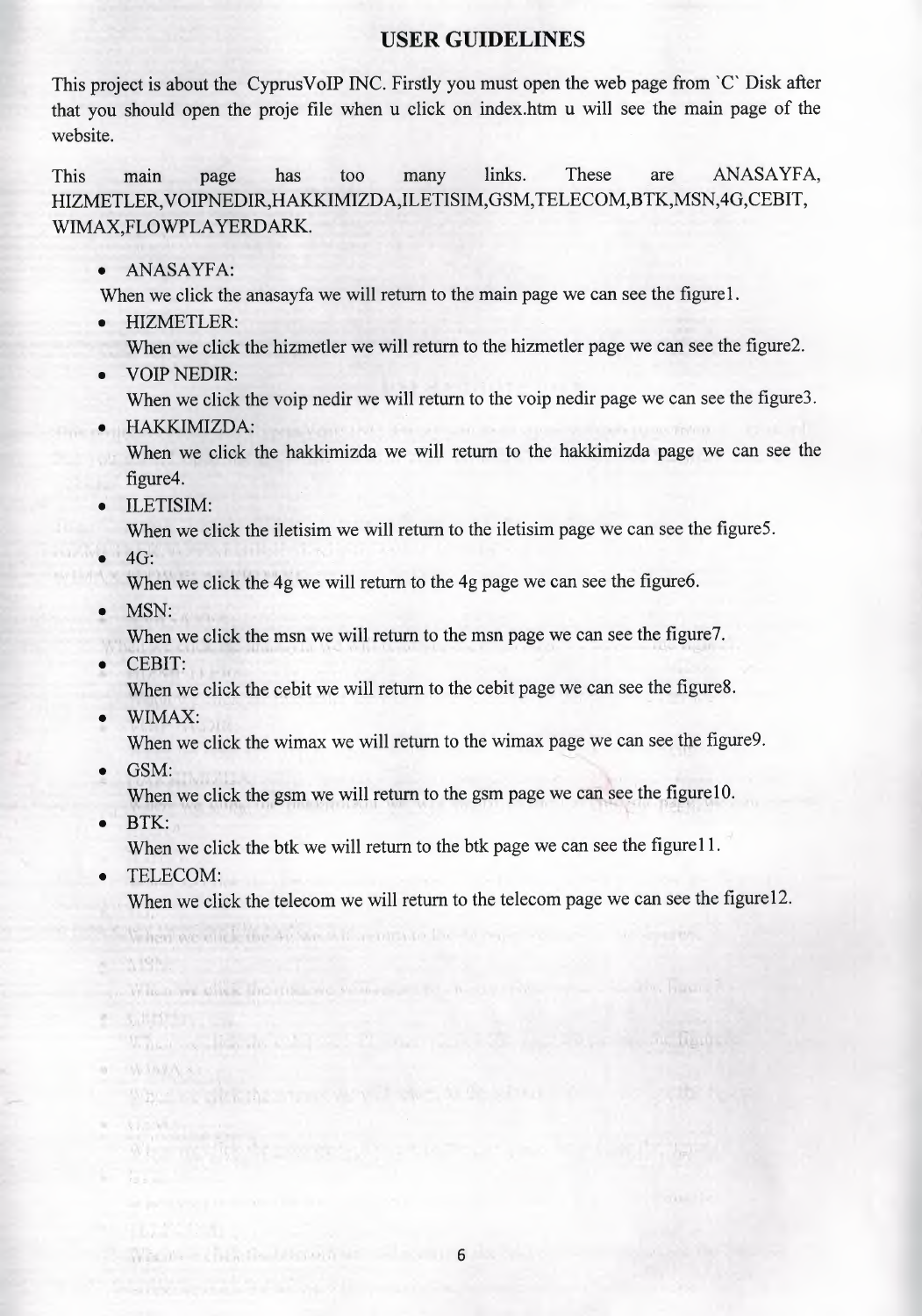### **USER FLOWCHART**



7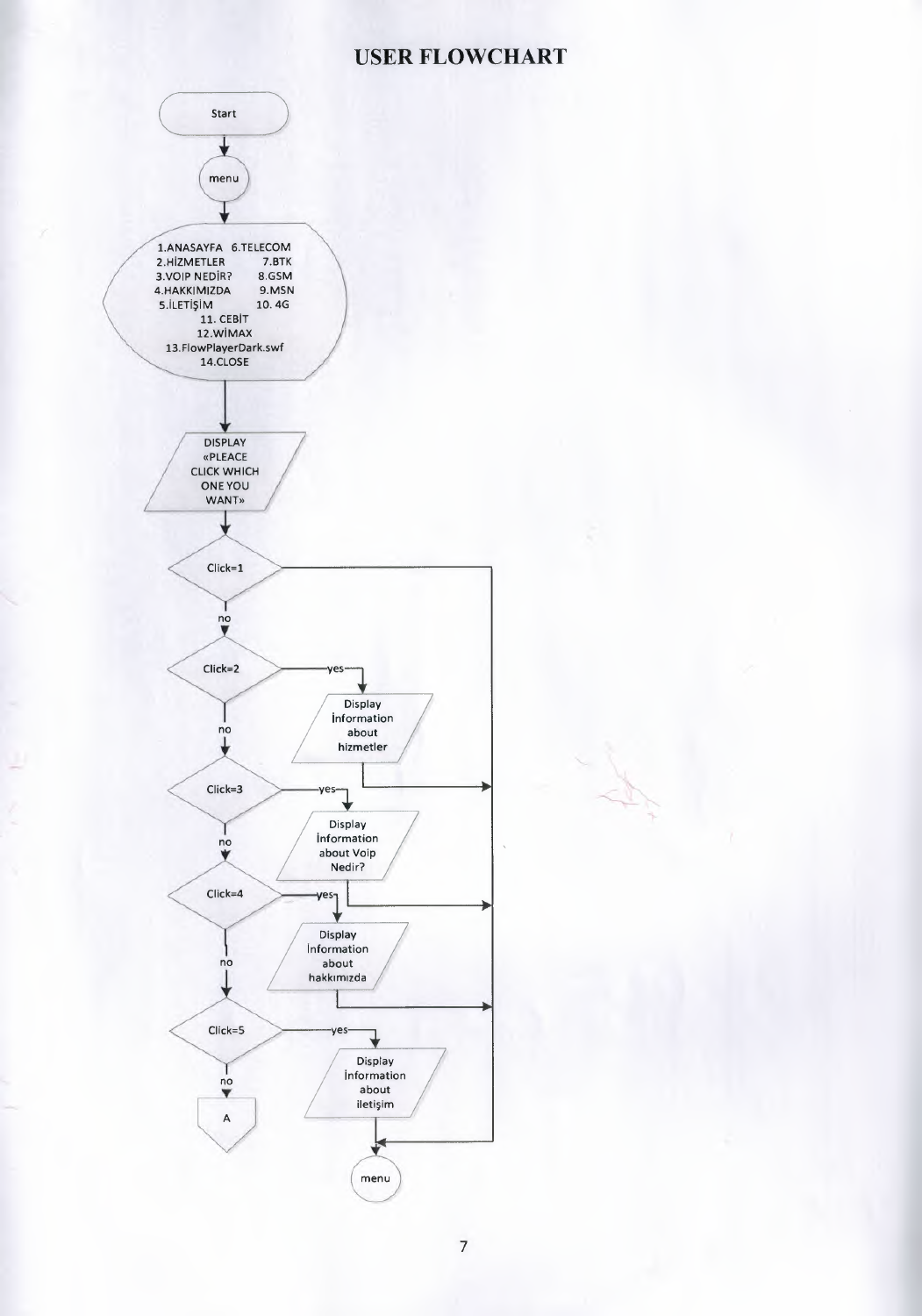### **LISER FLOWCHART**

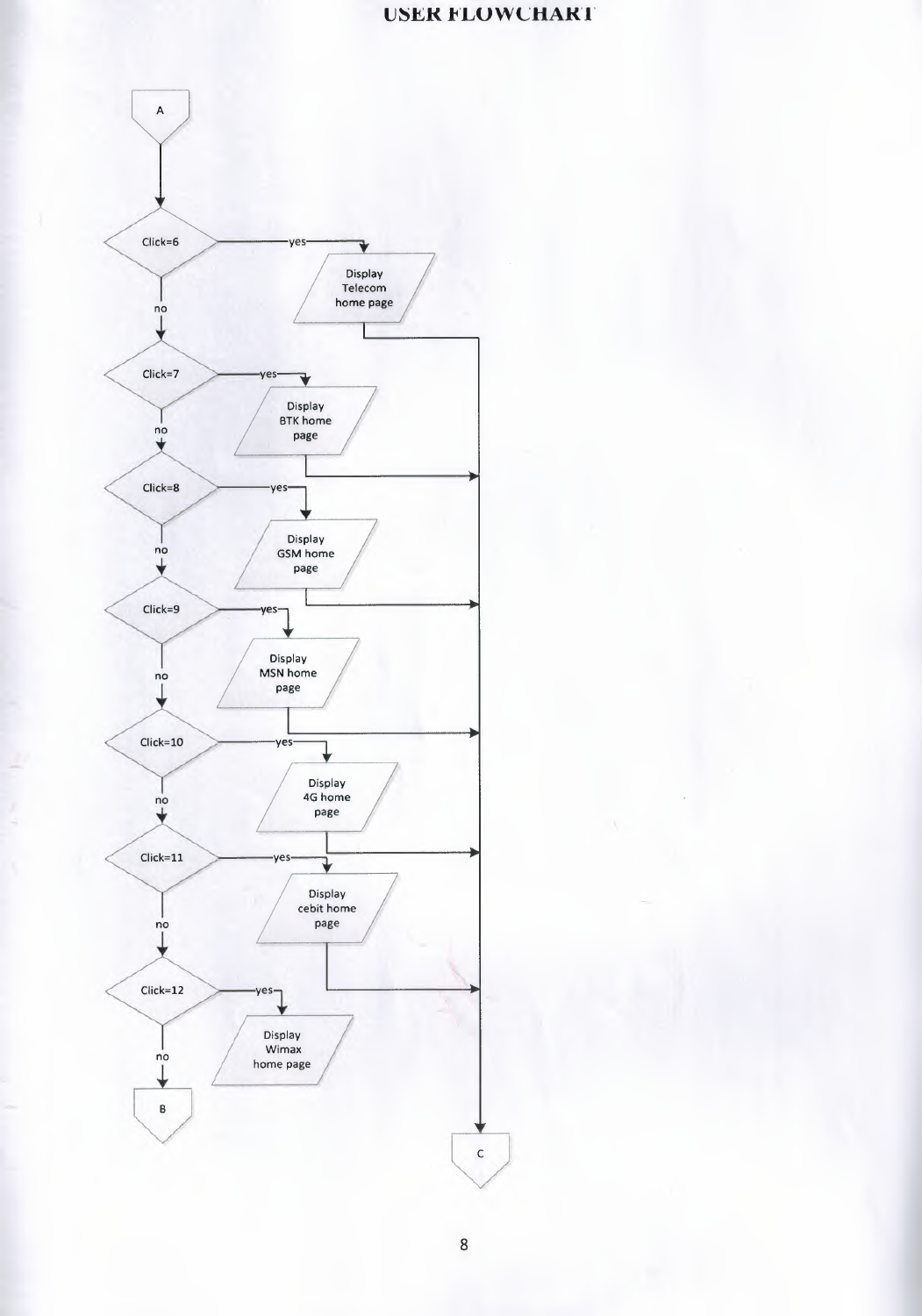# **USER FLOWCHART**

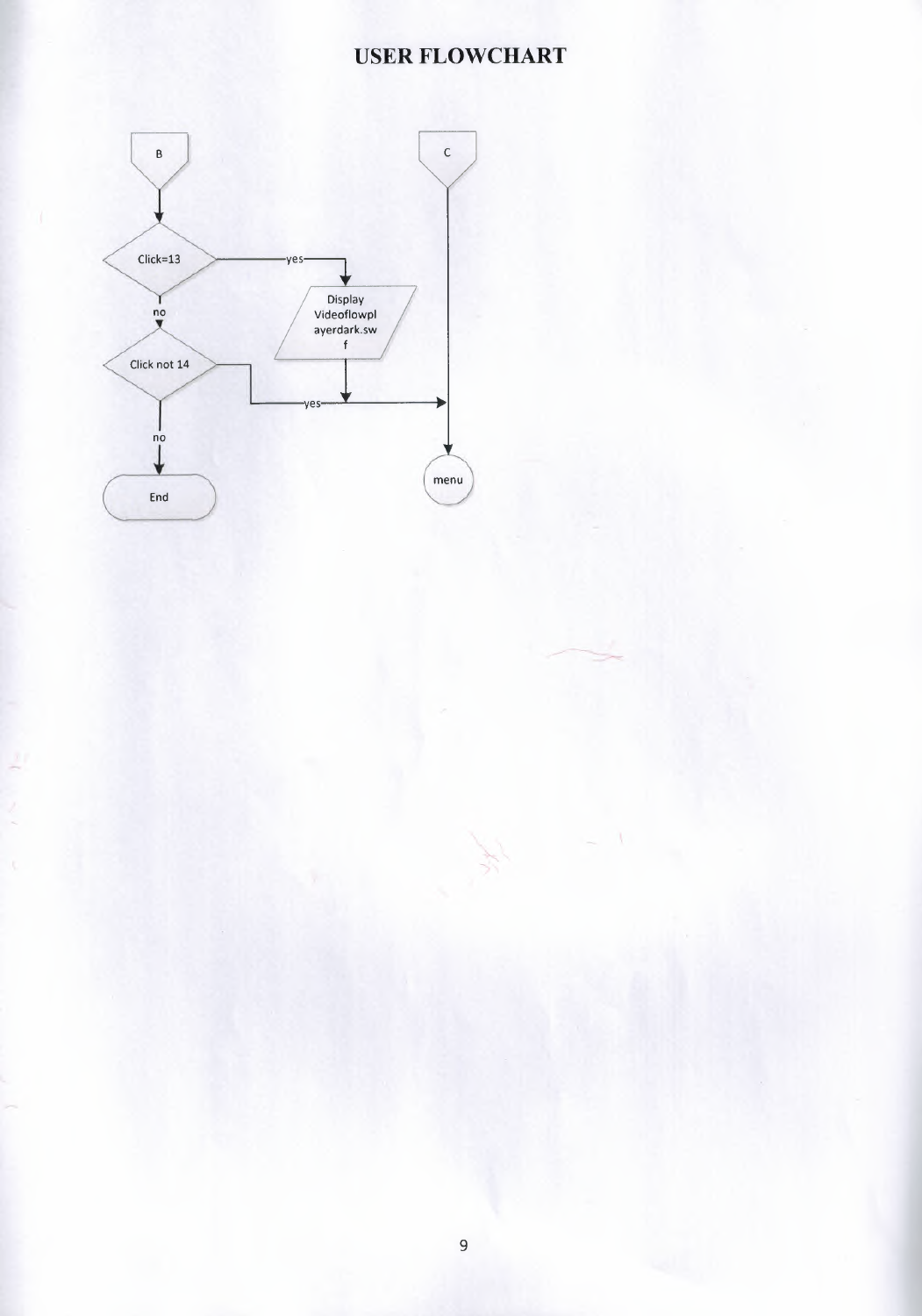

#### Figure 1.Ana Sayfa



#### Figure 2.Hizmetler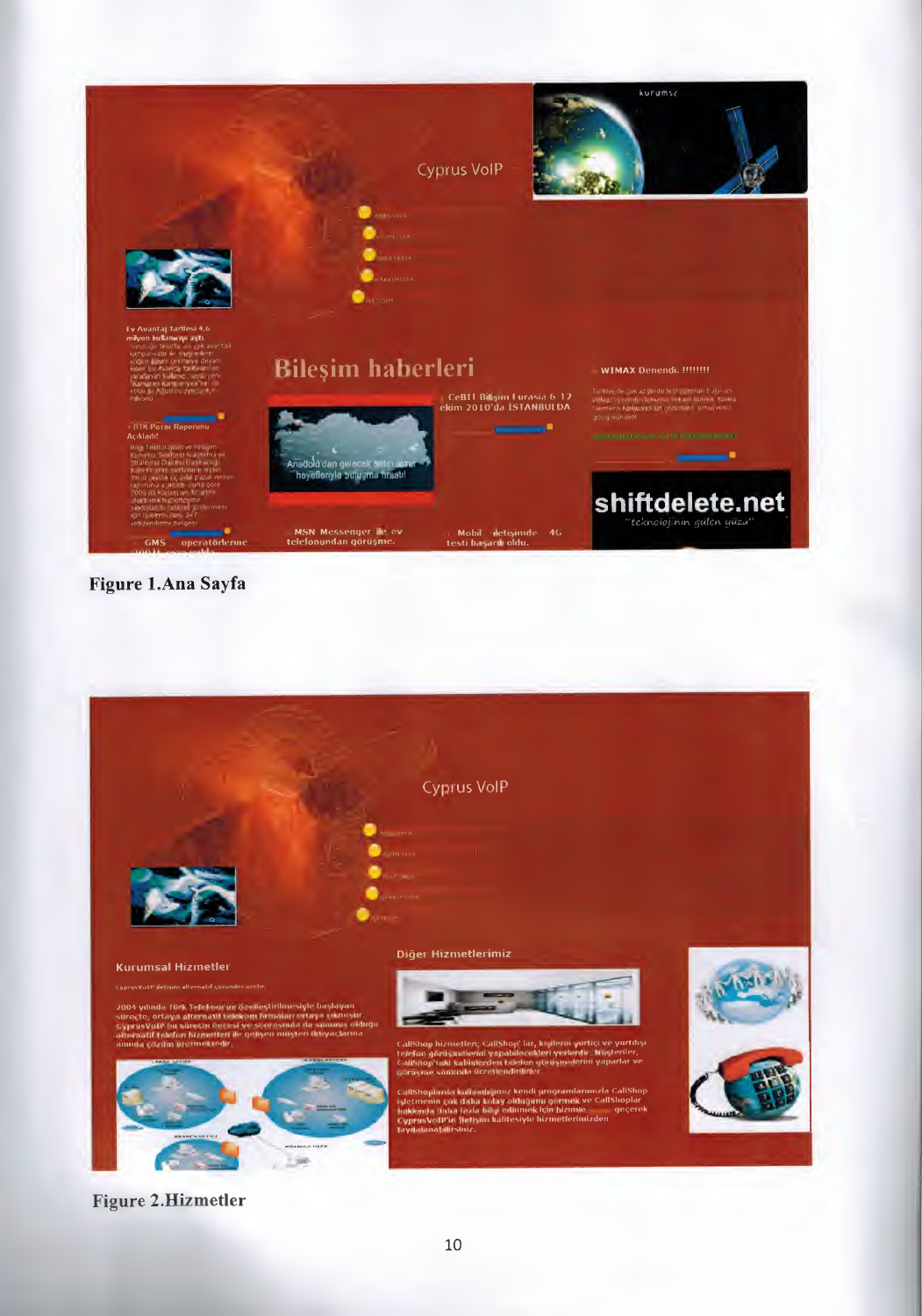

.<br>VoJP, 'V'oice 'o'ver 'I'nternet 'P'rotokol (Internet uzermden ses) açılımına karsilik gelmektedir<br>VoJP, ses'i (genellikle insan sesi) IP paketleri halinde internet üzerinden tasimaktır.

#### **Nasil Çalisir?**

rillar önce, uzak bir neklaya digital formda sinyal gönderme kesfedidir. Sinyal yollanmadan önce<br>dijital formata ADC (analog to digital converter – analog dan dijital'e dönüstürneti) ile ile<br>gyevilmekte ve karsi tarafa yol

#### Figure 3. VoIP Nedir?



**HIZMETLER** 

**VOIP NEDIR?** 

**HAKKIMIZDA** 

**ILTTIŞİM** 

# CyprusVoIP<br>Yüksek kalite sesle daima hizmetinizde...

#### **TARTHCF**

Bilgi ve paylaşım odaklı faaliyetlerine 04/06/1997 tarihinde Girne'de başlayan CyprusYolP, sadece bulunduğu sektörde<br>değil, Gikemizde, her yönüyle örnek gösterilecek bir kuruluş olmak için uzun bir yol katetmiştir. Tamamı

2000 yılına kadar kendi markası ile PC ve SERVER üretimi yapmış, bu yıldan itibaren ise Sistem Bütünleştiricisi (System<br>İntegrator) olarak faaliyetlerine devam etmiştir. 2006 yılında alınan bir karar ile sistem butünleştir

VİZYON<br>Daima bilimsel, daima ilkleri

MÍSVOJ 8ilinuel i;ahfmalann gGcU ~1Qmda, miltterl beklentilerine en uygun hizmetleri iiretme misyonu ne, kalitemizi sUrekli gelistirme

DEĞERLERİMİZ

- Kalite
- 'recrube
- Sürekli Gelişim
- $\bullet$   $\mathbf{i}_\mathbb{S}$ ahlakı
- $-$  Güvenilirlik

SAHİP OLDUĞUMUZ BELGELER

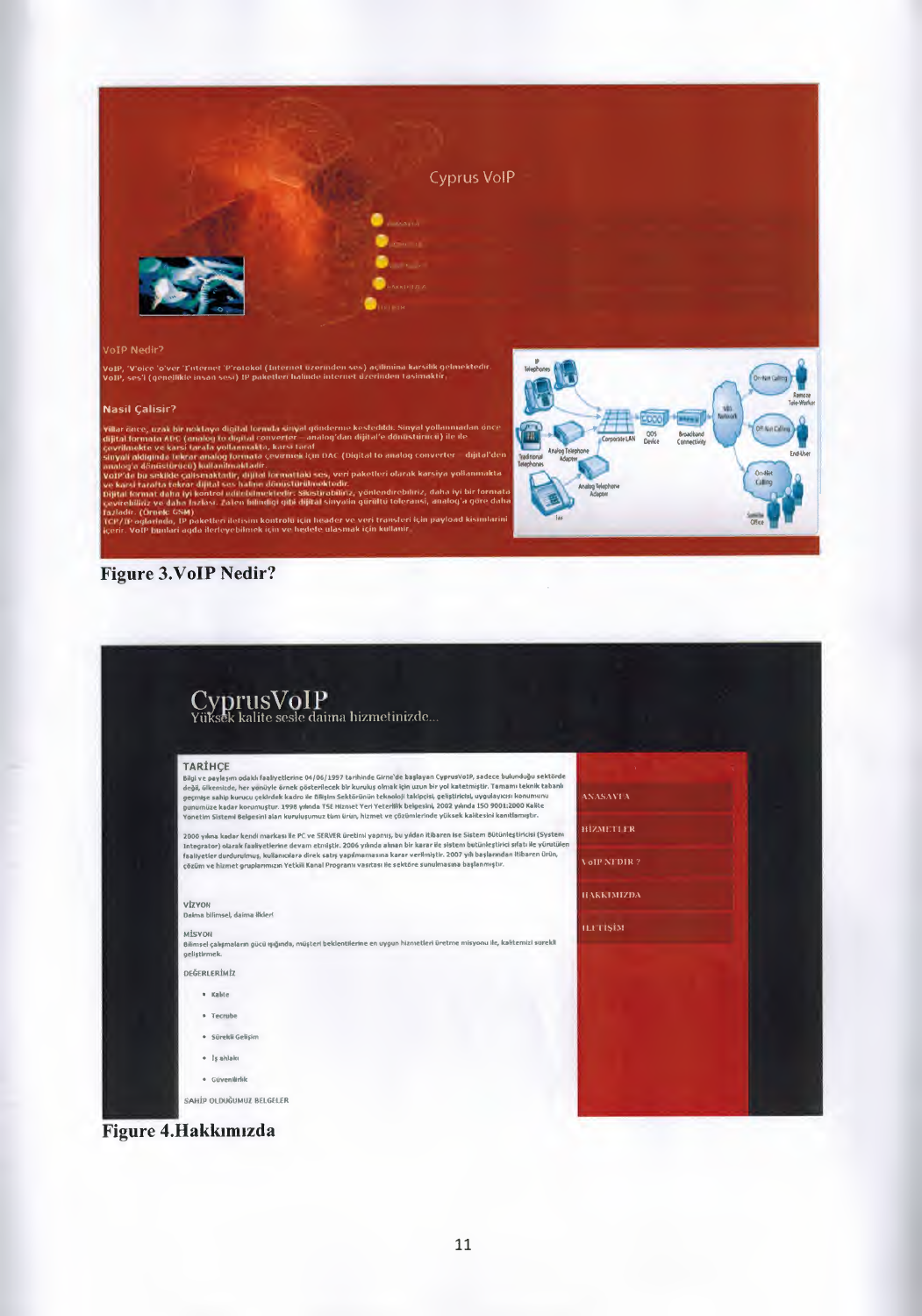

**Figure 5.Iletişim** 

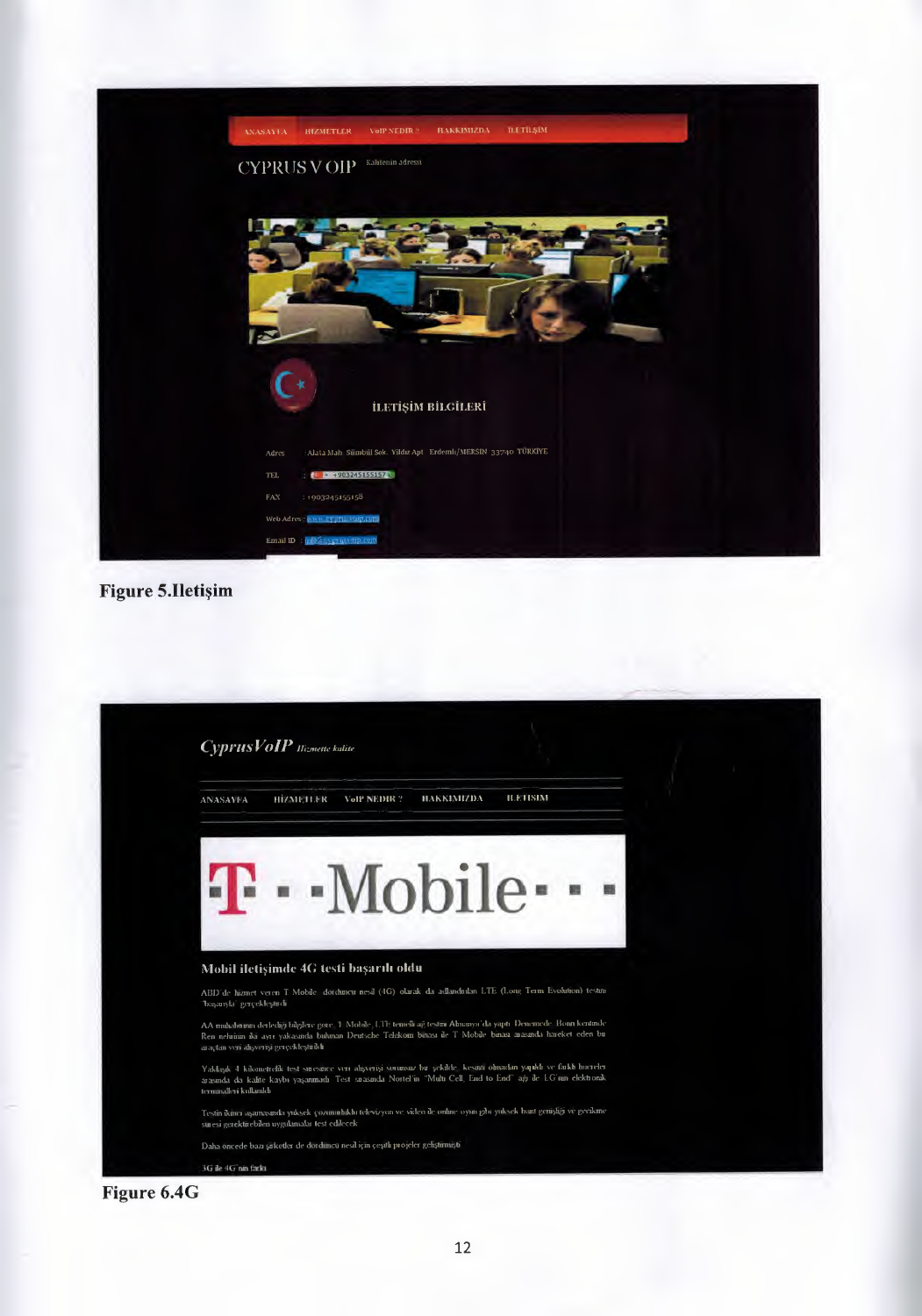

buyuk bir zarara sokacak

Skype de Skype kullaracisi digindaki kigderle gorugnick istedigatizde kontor on odeme yapmanız gerekiyor. Dunyanın<br>berhang, bir ülkesinden, Türkiye deki, sabit, ve cep telefonlarınızı, aramak, istediğinizde Doğar, Telekom

Figure 7 .MSN



#### Figure 8.Cebit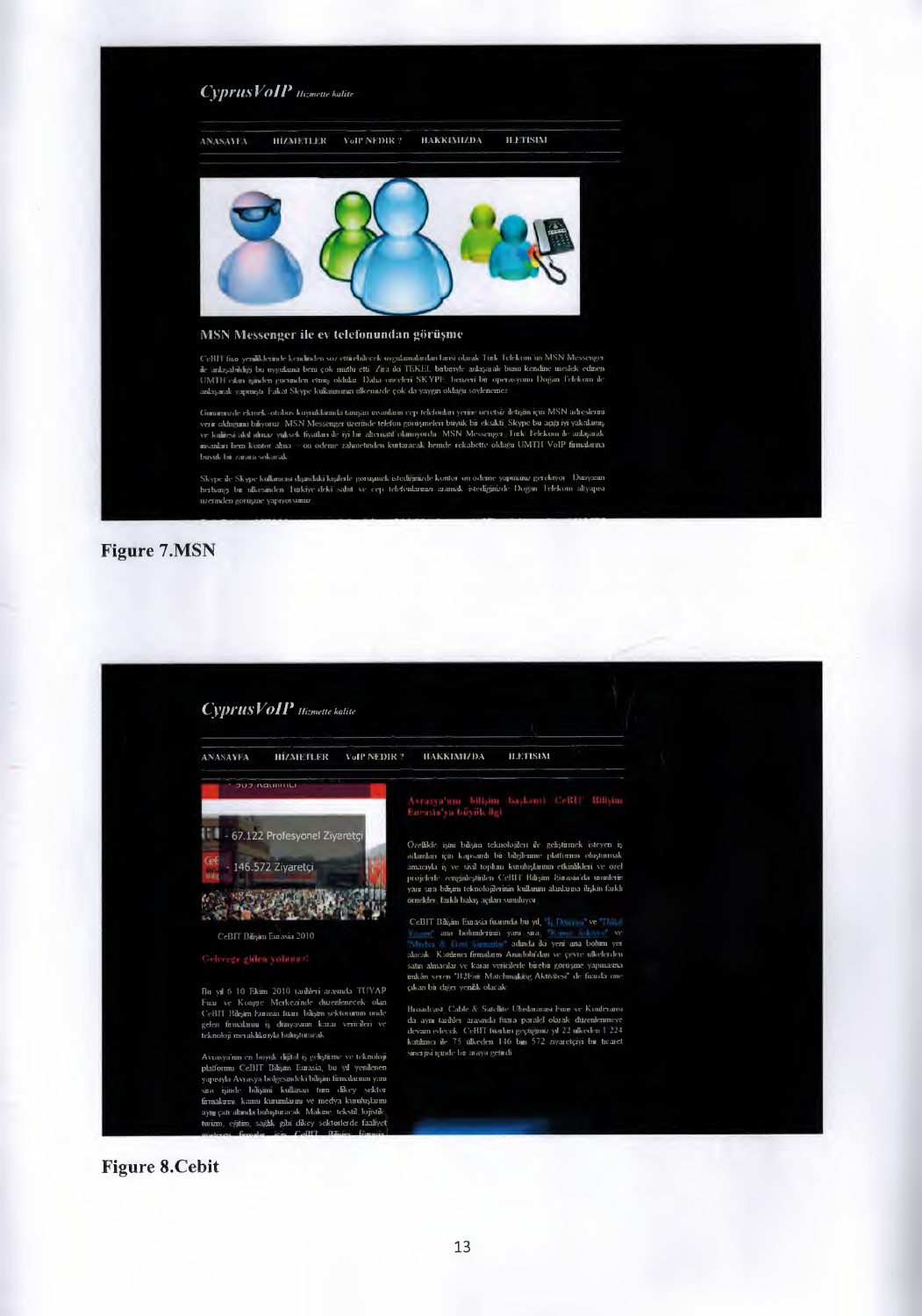

**Figure 9. Wimax** 

| CyprusVoIP Hizmette kalite               |                                                                                                                                                                                                                                                                                                                                                                                                                                                     |                                                                                                                        |
|------------------------------------------|-----------------------------------------------------------------------------------------------------------------------------------------------------------------------------------------------------------------------------------------------------------------------------------------------------------------------------------------------------------------------------------------------------------------------------------------------------|------------------------------------------------------------------------------------------------------------------------|
| <b>HİZMETLER</b><br><b>ANASAVEA</b>      | HAKKIMIZDA<br><b>ILETISIM</b><br>VolP NEDIR?                                                                                                                                                                                                                                                                                                                                                                                                        |                                                                                                                        |
| <b>TURKCELL</b>                          | <b>a</b> avea<br>vodafone                                                                                                                                                                                                                                                                                                                                                                                                                           |                                                                                                                        |
|                                          | Gsm operatorlerine abone başı 200 TL ceza yolda                                                                                                                                                                                                                                                                                                                                                                                                     |                                                                                                                        |
| tuketicileri hem de operatörleri uyardı. | Sanavi ve Ticaret Bakanı Nihat Ergun, cep telefonlarına indirilen oyun ve melodiler konusunda hem                                                                                                                                                                                                                                                                                                                                                   |                                                                                                                        |
| sakladikkum dile getadi                  | Turkiye'de teknolojinin dikkatsiz kullanıklığını ve zaman zaman zarara yol açuğun ifade eden Ergün, buna ornek<br>okaak GSM operatorleri aracalışıyla sırından eşilence, oyun ve mazik mesajların gösterdi.<br>"GSM operatorleri uzerinden alınan mesağlar eşlence içeren, bilgi içeren mesajlar var" diyen Ergim, tükencilerin<br>onema ba bolamaniin bunkum maliyeti hakkanda bagi sahibi olmadığını, çunku bu hizmeti sunanların maliyeti "biraz |                                                                                                                        |
| Sikâyetler çok arttı                     | Son donemlerde bu konuda fazlaca şikâyet aldıkların belirten Ergin. Tüketicinin ve Rekabetin Korunması Genel<br>Mudurlugu'nun bu cercevede ciddi bu denetini mekanizmasi işlettiğini soyledi                                                                                                                                                                                                                                                        | Tuketicilerin dayarlı olmaları ve bu tur mesajlam kendilerine maliyetinin ne olacağını araştırmaları, firmaların da bu |

**Figure 10.GSM**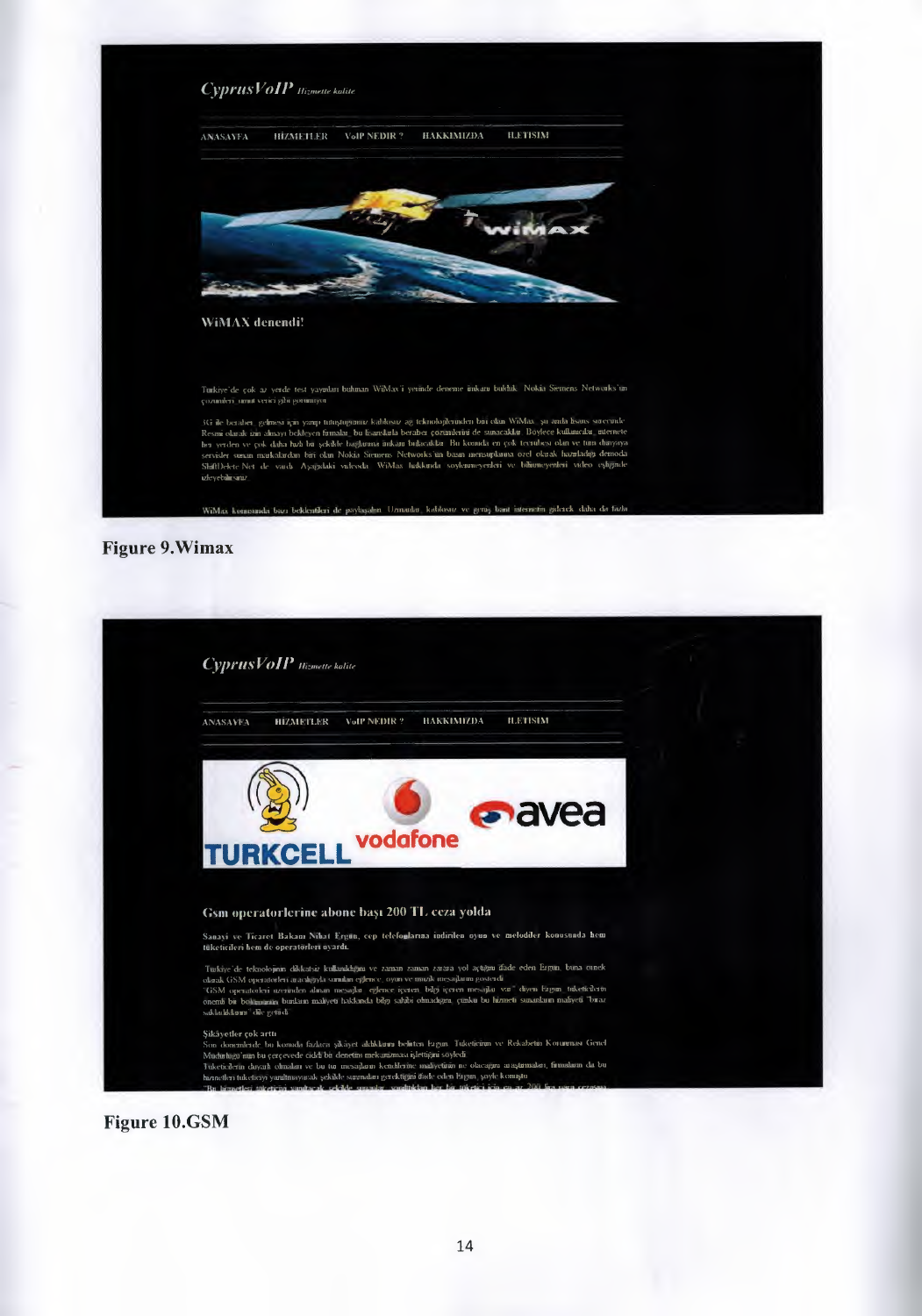

#### Figure 11.BTK



#### Figure 12.Telecom